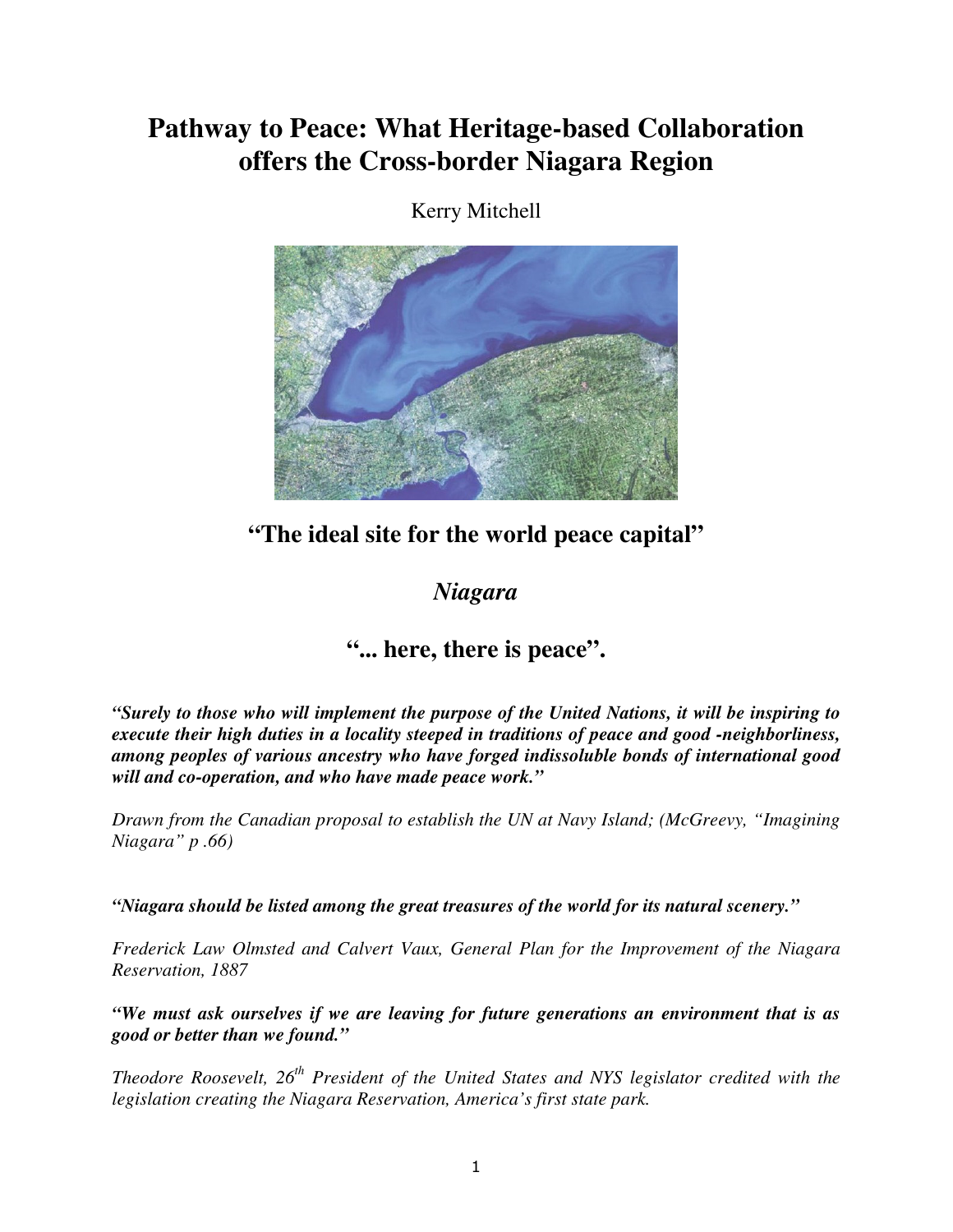monuments, agreements, bridges, official statements and individual relationships. The integration of the Canadian and U.S. economies is a testament to it, as is the joint stewardship of the Great Lakes, and the binational response to the events of 9/11. Whether overt or covert, symbols of peace and friendship are quite simply, everywhere. When the history of the relationship has already spoken so clearly to these ideals, what then is the benefit of yet another symbol of peace between Canada and the United States? This paper aims to address that question by putting forward the basis for re-imagining the cross-border Niagara region as an International Peace Park.

#### **History and Goals of International Peace Parks**

Responding to the environmental destruction and aggression that plagued many world regions in the last decades of the  $20<sup>th</sup>$  century, as well as to the growing attention being given to environmental issues by the international community, the World Conservation Union (IUCN) began promoting Parks for Peace in 1997. Enhancing regional cooperation, biodiversity conservation, conflict prevention and sustainable regional development are the goals of this noble initiative whose roots can be traced back to1932 when the world's first International Peace Park was established between Waterton Lakes National Park in British Columbia and Glacier National Park in Montana to commemorate the long history of peace and friendship between Canada and the United States.

Symbols of peace and friendship between Canada and the United States can be found in<br>Symbols of peace and friendship between Canada and the United States can be found in<br>the treat rates, and the binardinal response is a f Running parallel to the global rise in environmental awareness, regulation and enforcement is a corresponding increase in the number of designated protected areas and adjoining protected areas around the world. The World Conservation Union documents 59 groups of adjoining protected areas in 1988, and by 2001, that figure had grown to 169, representing 666 individual protected areas. Amongst these transboundary protected areas, just two are named as International Peace Parks, or more accurately, Parks for Peace (Waterton-Glacier International Peace Park and Parque Internacional La Amistad between Cost Rica and Panamá). To better understand the distinctions between the various labels/levels of protection, three key definitions drawn from the World Conservation Union's (IUCN) 2001 publication "Transboundary Protected Areas for Peace and Cooperation" are found below: (Sandwith, T., Shine, C., Hamilton, L. and Sheppard, D. 2001). *See Figure 1.*

*Protected Area:* An area of land and/or sea especially dedicated to the protection and maintenance of biological diversity, and of natural and associated cultural resources, and managed through legal or other effective means. Protected areas can follow any of the formal IUCN definitions related to: Strict Nature Preserve; National Park; Natural Monument; Habitat/Species Management Area; Protected Landscape/Seascape; or Managed Resource Protected Area.



Figure 1.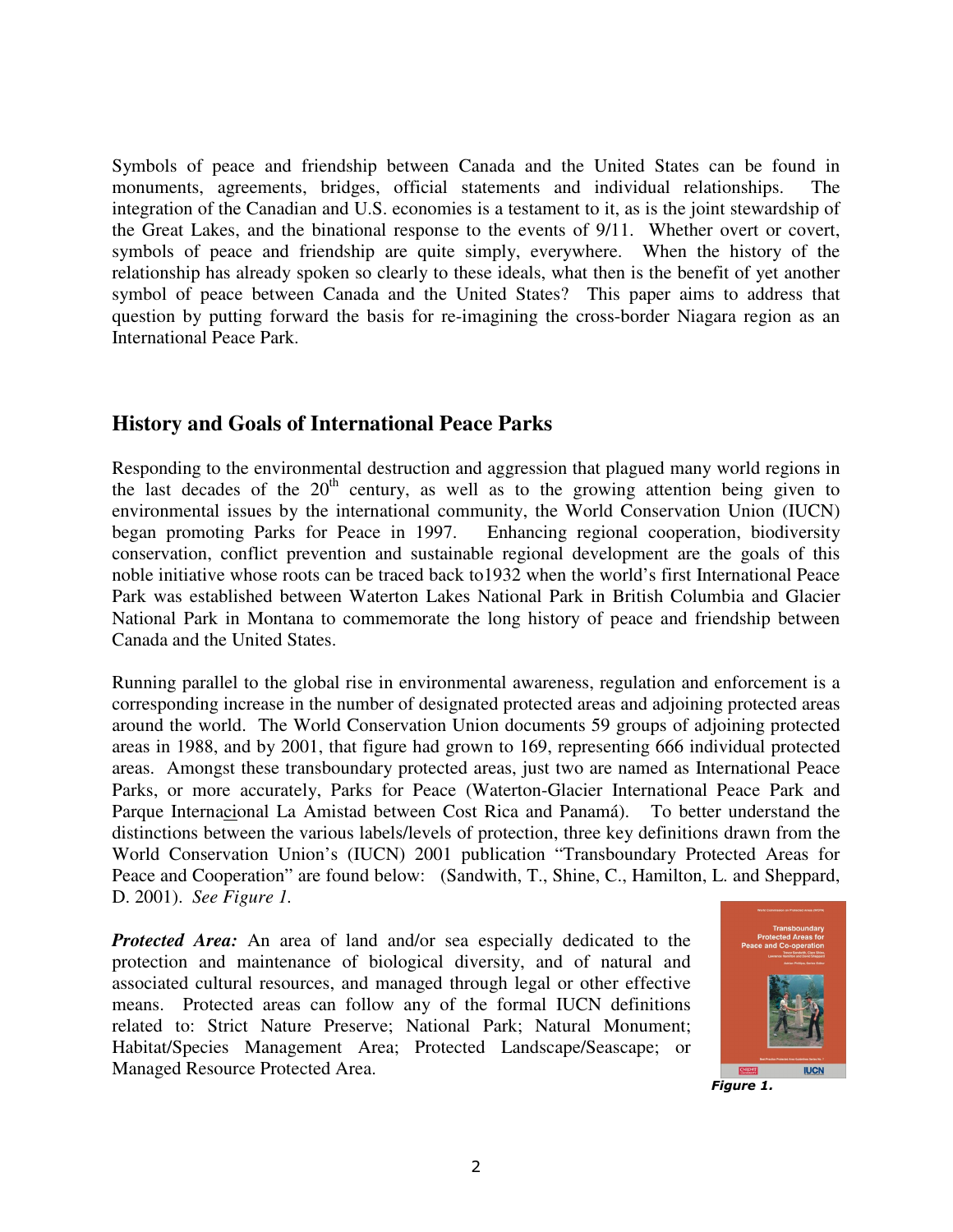*Transboundary Protected Areas (TBPA):* An area of land and/or sea that straddles one or more boundaries between states, sub-national units such as provinces and regions, autonomous areas and/or areas beyond the limits of national sovereignty or jurisdiction, whose constituent parts are especially dedicated to the protection and maintenance of biological diversity, and of natural and associated cultural resources, and managed co-operatively through legal or other effective means.

*Parks for Peace:* Transboundary protected areas that are formally dedicated to the protection and maintenance of biological diversity, and of natural and associated cultural resources, and to the promotion of peace and cooperation.

Developed expressly with the twin and equal purposes of protection and cooperation, *Parks of Peace* include specific objectives such as:

- Supporting long-term cooperative conservation of biodiversity, ecosystem services, and natural and cultural values across boundaries;
- Promoting landscape-level ecosystem management through integrated bio-regional landuse planning and management;
- Sharing biodiversity and cultural resource management skills and experience, including co-operative research and information management;
- Enhancing the benefits of conservation and promoting benefit-sharing across boundaries among stakeholders

## **Global Peace Parks Initiative**

Since 1997, the efforts of many international partners led by the UN University for Peace and the World Conservation Union have created the Global Peace Parks Initiative -- an international Partnership for Peace Parks designed to provide a global framework for promoting, support and international recognition of Peace Parks. With the increasing attention given to Peace Parks as a valuable tool in high-level negotiations, the international partners have proclaimed Peace Parks as a concept "whose time has come" and which has the potential to link differing, yet complementary agendas.

As identified in a UN University for Peace document dated 12 April 2002, (VRI/GPP/1.1, 2002), the specific objectives of the Global Partnership project are:

- To catalyze, promote and support the establishment of new Peace Parks and strengthening of existing ones and according them international recognition and status;
- To provide the framework for cooperation and consultation amongst the organizations and parties actively interested and involved in the establishment, management and support of Peace Parks;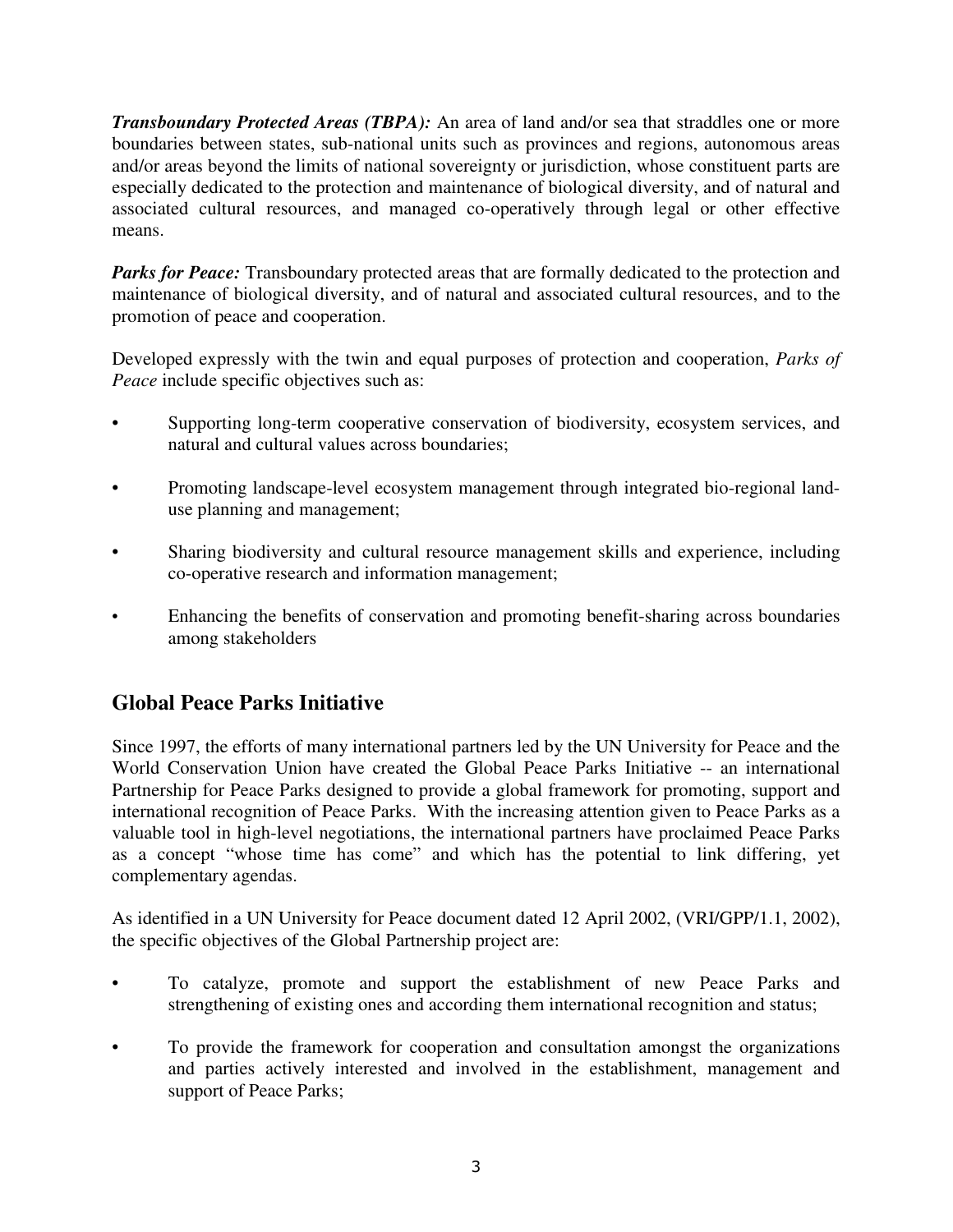- To assist in the empowerment of local communities and indigenous peoples in Peace Parks areas to actively participate in and benefit from the development and implementation of Peace Parks initiatives through training and capacity building;
- To help make Peace Parks centres of education, research and related activities particularly focussed on cooperative approaches to peace, conflict prevention, conservation and resource management and ecotourism consistent with and supportive of such activities;
- To develop, adopt, test and disseminate Best Practice Guidelines and a Code of Conduct for Peace Parks;

Through a Resource Centre and Network, to promote and facilitate the exchange of information and data, access to specialized expertise, capacity building, legal and technical assistance for planning, developing and implementing Peace Parks;

• To establish a Peace Parks Council and Technical Advisory Committee to promote, oversee and mobilize support for Peace Parks through the above activities.

### *Designation Criteria*

Significant work has been done to develop the International Peace Park concept much of which is articulated in the 2001 publication released by the World Conservation Union entitled, "Transboundary Protected Areas for Peace and Cooperation". This publication lays out the framework for establishing Peace Parks -- including key definitions, objectives and benefits of Peace Parks, draft codes/agreements for cooperation and suggested designation criteria. As firm designation criteria and a certification process remain a goal of the Global Peace Parks Initiative, the following criteria are among those put forward as 'interim guidance' for International Peace Park status:

- Two protected areas sharing a common national boundary;
- There should be clear objectives for the protection of biodiversity and cultural heritage, but also clear goals for cooperation;
- A cooperation agreement between the jurisdictions;
- **•** Cooperative management arrangements should be established by the agencies responsible for the protected areas;

Just as the United Nation's University for Peace, in collaboration with numerous international partners, is launching its Global Peace Parks Initiative, it is important to remember that the first International Peace Park was designated in 1932 between Canada and the United States linking Waterton-Glacier National Parks. By creating the Waterton-Glacier International Peace Park,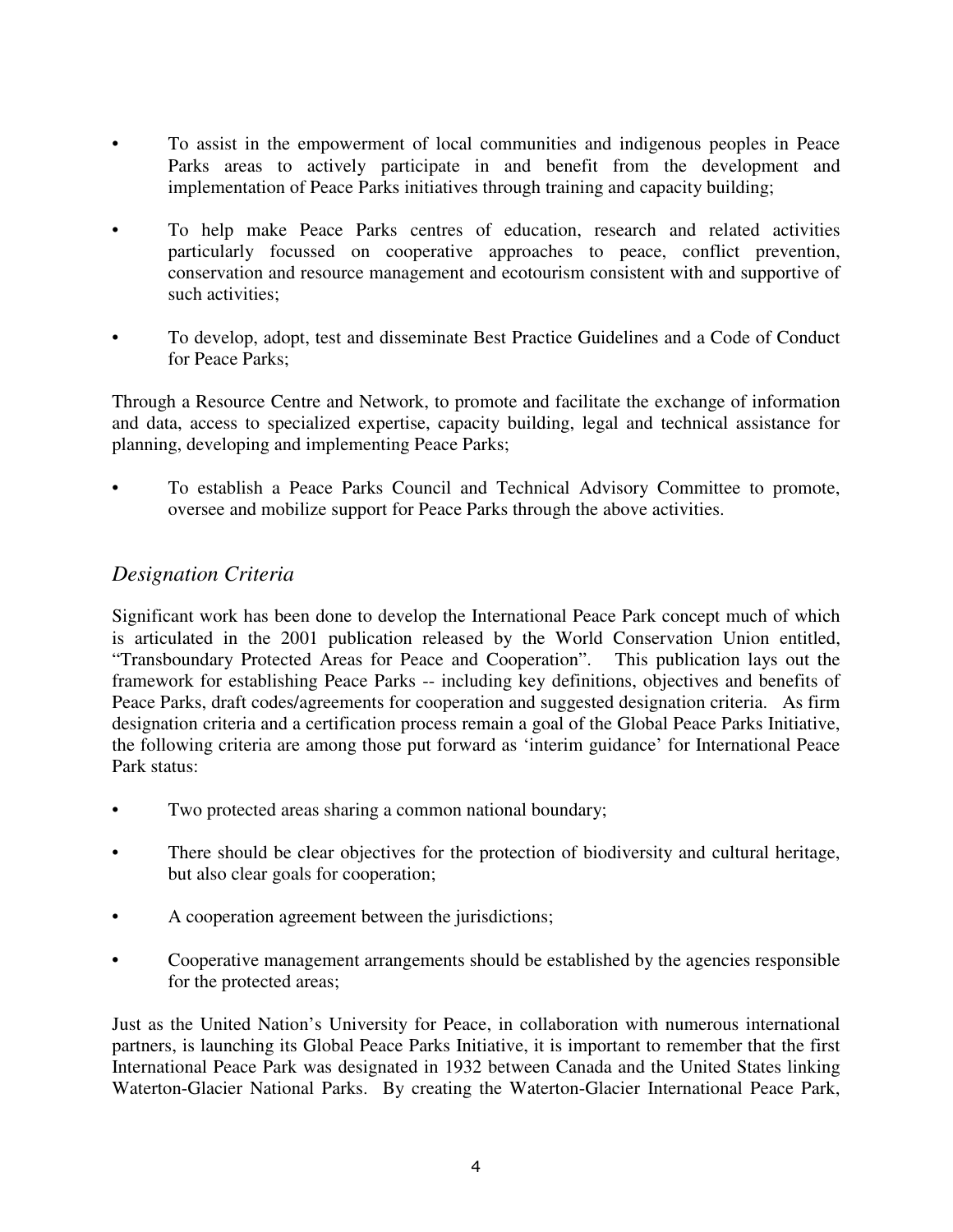Canada and the United States sought to recognize and celebrate the extraordinary natural and cultural links between the two countries. In establishing an International Peace Park at Niagara, a cross-border region endowed with an extraordinary natural environment and a rich binational history, as well as many pressures from its powerful industrial heritage and highly trafficked transit corridors, Canada and the United States would take another step forward together, demonstrating for the world the means and benefits of complex cooperation, but also, of restoration, and of regional renewal.

#### **Niagara Stories**

#### *Nature's Majesty or Environmental Hotspot?*

The Niagara Escarpment has been described in dramatic terms by McGreevey (1994: 62), as:

A soaring 1,609 km long ridge of fossil rich sedimentary rock whose formation began over 450 million years ago and is among the oldest rock in North America, is clearly a story of the ages and today provides critical habitat to a rare, diverse and abundant array of plant and animal species; the Great Lakes, formed of glaciers 14,000 years ago and home to countless species and habitats, contain 20% of the world's fresh surface water, the planet's largest remaining supply; through the 12,000 year old and 35-mile long Niagara River flows an average of 212,000 cubic feet of water per second, dropping 325 feet along its course from Lake Erie to Lake Ontario, and a spectacular 212 feet from the head of the rapids to the base of the Falls; Niagara Falls, formed from the eroding Escarpment nearly 12,000 years ago, is the third largest waterfall in the world as measured by its rushing cascade of 5,830m<sup>3</sup> water per second generating both energy and human ingenuity in unfathomable abundance; and the Whirlpool, created almost six thousand years ago, is a natural phenomenon born of the energetic flow of the river in combination with natural erosive forces acting on the gorge which have resulted in a sharp turn in the rock face circularly directing the flowing water. Majestic, sublime, massive, soaring, thundering, a sanctuary, "Nature's high altar.

Niagara's story tells of the extraordinary creative force of the divine, and of man. Harnessing the formidable energy at Niagara brought great innovation, progress, industry, and also, unintended consequences. As McGreevy suggests in *Imagining Niagara,* "Niagara was vigorously developed not because developers thought so little of the falls' natural splendour, but rather because they thought so much of it." (McGreevy, p.154) The potential of up to 8 million horsepower or 5,965,600 kilowatts of energy from hydro-electricity spawned great development along the Niagara, although unevenly from one side of the border to the other.

With the heavy industry that came to dominate the Western New York landscape also came extraordinary environmental peril. The large chemical plants at Niagara were dumping untold gallons of chemicals directly into the river. The accumulation of chemical companies' dumpings and toxins, in combination with the reduction in water flow resulting from diversions for greater hydro-electricity generation all began to show their effects in the 50's with waning fish stocks, occasional oil slicks, detectable phosphorous concentrations and human feces in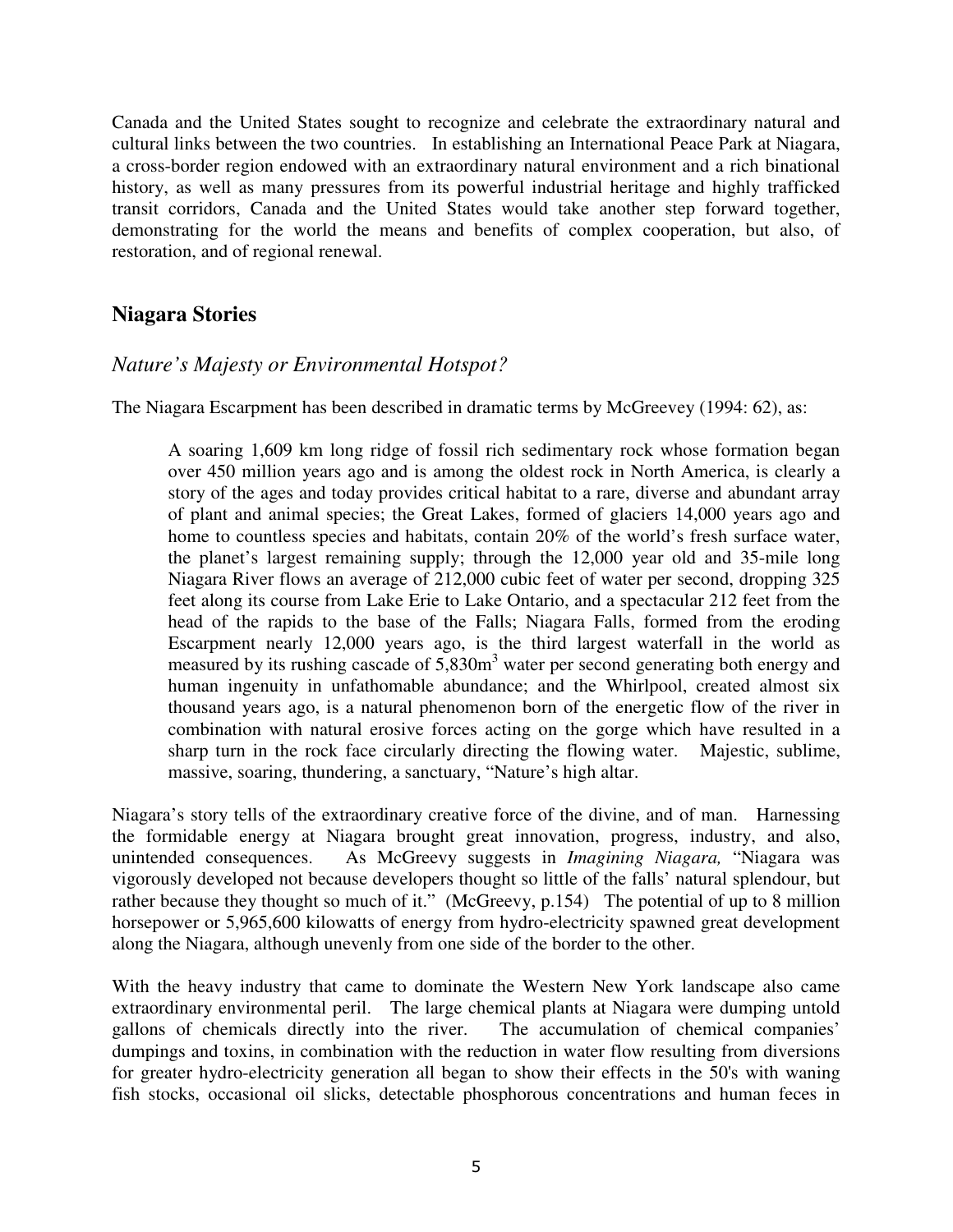surface water. Licensed release of chemicals continued even after improvements to sewage treatment plants and a phosphorous ban in the early '70's. In a wake-up call heard the world over, the Niagara Frontier became the poster child for environmental degradation when in the late '70's Love Canal became the first toxic waste disaster in America. Built in the early 1900's by developer William Love, the canal was later used by Hooker Chemical for dumping chemical waste. If there is a positive outcome to tragedy, it is in the new understanding and awareness that emerges; from Love Canal came the impetus for the development of the national Superfund program to clean up toxic waste sites across the United States.

Not only chemical companies were using the Niagara Frontier for its dumping grounds. A 1981 interim report from the New York State Assembly Task Force on Toxic Substances noted that 37 million gallons of radioactive wastes from the "Manhattan Project" were injected in shallow wells on a Linde Air Products Co. site near the Tonawanda Channel from 1944 to 1946 (Zweig and Boyd, p.120). According, these wells had never been monitored or identified in government surveys.

While the magnitude of the toxic inputs to the Niagara emanated from point sources in Western New York, point and non-point sources in the Niagara Peninsula also contributed to the problem. Following the designation of the Niagara River as an "area of concern" , the differing inputs and clean-up demands led to a cooperative, yet separate, approach to the development of remedial action plans (RAPs) for the Niagara River by the United States and Canada. In the decade which followed, a comprehensive toxics study led to the signing of the Niagara River Declaration in 1987 and with it, the development of the binational Niagara River Toxics Management Plan (NRTMP) to "achieve significant reductions of toxic chemical pollutants in the Niagara River" with a stated goal of 50% reduction by 1996. A June 2002 assessment of the Niagara River Area of Concern by the International Joint Commission points to the NRTMP as a model for cooperation and a "Great Lakes remediation success story", all the while making clear that "restoring beneficial uses" in the Niagara will require more action, funding, binational coordination and public consultation. (International Joint Commission, 2002)

The legacy of chemicals in the Niagara River and environs will undoubtedly continue to impact species of all kinds for hundreds of years to come. But might it also help to inspire environmentally sound technologies and greater environmental responsibility to nature and neighbours everywhere?

#### *Peace and Freedom*

The cross-border Niagara region has a rich history of war, peace and freedom. While it is not the intent of this paper to provide an historical account of the region from these perspectives, rather, by highlighting select events and movements, it is hoped that an image begins to emerge of Niagara as a place where peace is both found and made.

• *Pax iroquoia*: On the land between the Niagara and Hudson Rivers was the homeland of the Iroquois Confederacy, the United Nations of the Iroquois, to whom "peace" and "law" are synonymous terms, and whose great wisdom and ways inspired Americas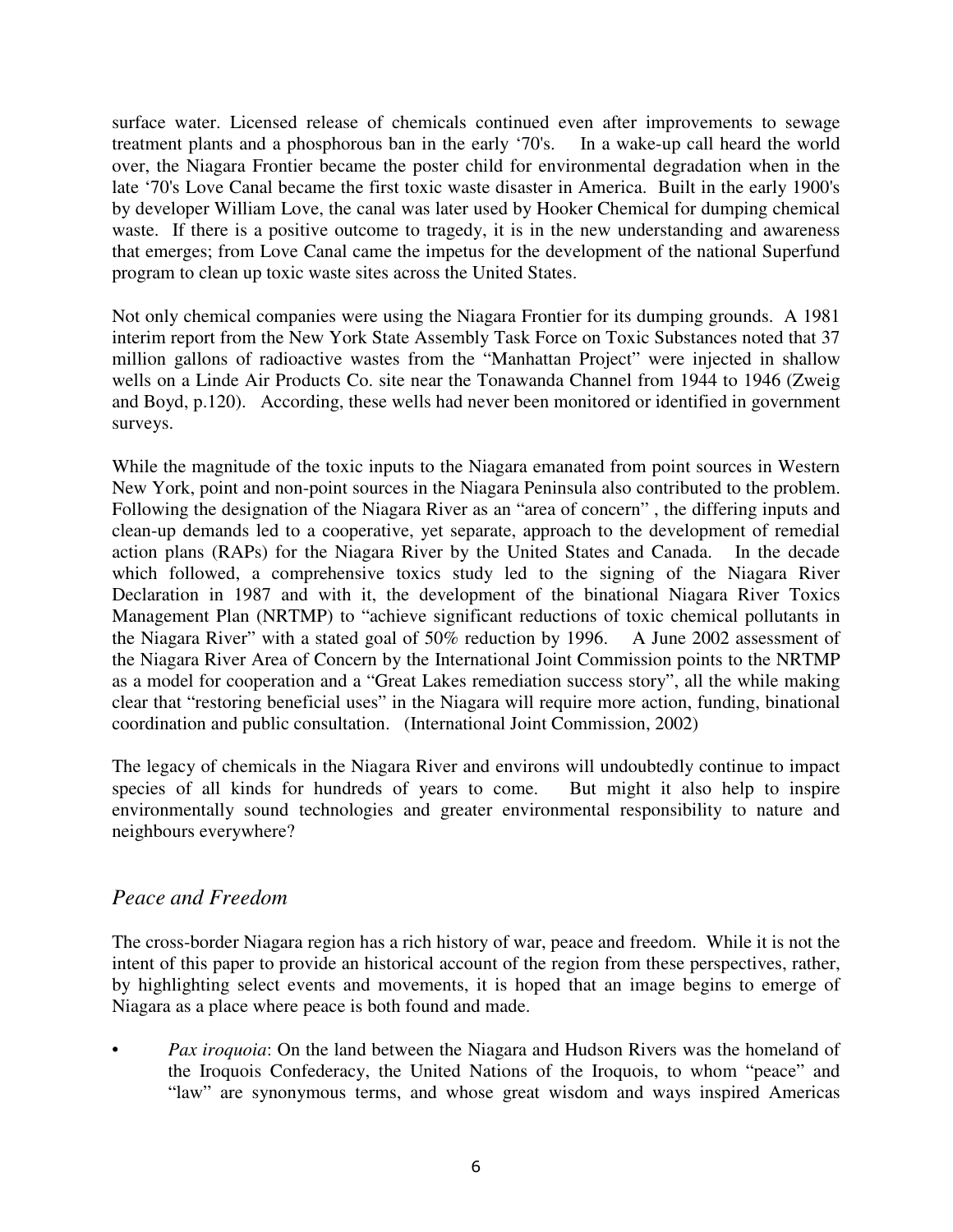Founding Fathers and with them, the transformation of thirteen colonies into the United States of America.

"*The Six Nations ...They excelled in statesmanship and the art of diplomacy. After the white man came, during more than a century of intercolonial strife, they loyally protected the infant English colonies, showed them the way to union, and so helped prepare the American and Canadian people for nationhood." (Iroquois monument to author, Paul Wallace)* (Wallace, 1946)

- *House of Peace:* A "House of Peace" granted by the Iroquois and established by the French (Louis-Thomas Chabert de Joncaire) at present day Fort Niagara in 1725. A National Historic Landmark, this French castle is the oldest building the Great Lakes Basin.
- *The Niagara Peace Mission:* The Niagara region was held by the British and the site of much activity against the rebellious American colonists throughout the American Revolution. Upon resolution of the war, Ephraim Douglass was appointed a Peace Emissary by the Commissioners for Indian Affairs and the Secretary of War to visit "the western tribes and make known to them the peaceful disposition of the United States, if they would cease all hostilities towards its citizens". Ephraim Douglass, whose primary destinations were the British posts at Niagara and Detroit, "was the first official representative of the United States who brought a message of peace and good will, and a proclamation of new sovereignty, to Indian tribes north of the Ohio and in the region of the Great Lakes". (Severance, 1914)
- *War of 1812:* Niagara was the only continuous theatre of battle during the War of 1812. Battles at Queenston Heights and Fort George during the fall of 1813 preceded the burning of Newark and the British capture of Fort Niagara later that winter. By the year's end Buffalo and Black Rock had both been burned by the British. The summer of 1814 witnessed the Battle of Chippawa followed by the historic Battle of Lundy's Lane and later the siege on Fort Erie. When the peace treaty was signed between the British and the Americans on March 15, 1815, much of the Niagara region laid in ruins. The British returned Fort Niagara to the Americans, and the Americans returned Fort Erie to the British. The borders of the two countries remained the same as before the war began and as established by the Jay Treaty of 1794. (see www.niagarafrontier.com)
- **•** *Monument to the Rush-Bagot Treaty:* The only disarmament agreement reached between the two countries following the War of 1812 was the Rush-Bagot Treaty of 1817, which limited naval forces in the Great Lakes. A monument to this treaty today stands at Fort Niagara. (Old Fort Niagara Association, 2004)
- *Niagara's Freedom Trail:* From the early 1820's, blacks seeking refuge from slavery in the United States followed the North Star to shelter in Upper Canada. The Buffalo/Fort Erie communities were major conduits of the Underground Railroad, which operated at its peak from the 1840's - 1860's. From "safe houses" in Buffalo, the escaping families were ferried across the Niagara River to Fort Erie, where they were accommodated at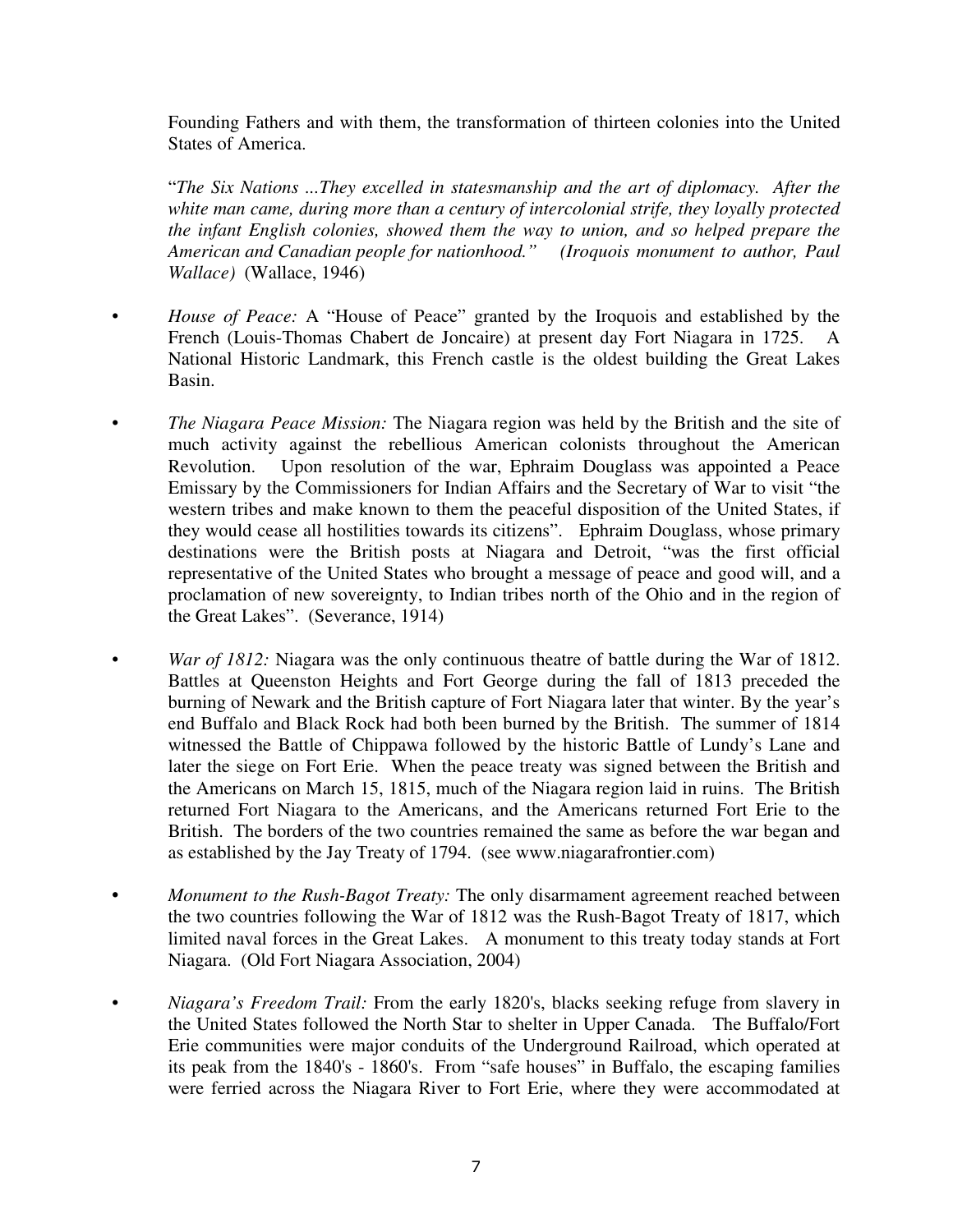Bertie Hall until they could find permanent accommodations and jobs. Numerous historical sites related to the Underground Railroad exist across the Niagara region. (see www.niagarafrontier.com)

- *Our Lady of Peace Pilgrimage Shrine:* Inspired by Niagara Falls as a place of worship, Irishman John Lynch founded a seminary in 1856 near Lewiston, New York, which today is part of the grounds of Niagara University. Continually inspired by Niagara Falls, and the sense of peace and hope which it symbolized for him, after being named Archbishop of Toronto, Lynch suggested to Pope Pius IX that a pilgrim shrine be established at Niagara Falls dedicated to "Our Lady of Peace". Accordingly, this proposal was made by Lynch at the beginning of the Civil War when "moved with sorrow at the loss of many lives and the prospect of so many souls going before God in judgement, some it is to be feared, but ill prepared, and at the sight of the beautiful rainbow that spanned the cataract, the sign of peace between God and the sinner". In 1861 Pope Pius IX issued a Papal Decree establishing Our Lady of Peace as a Pilgrimage Shrine "to avail for all future time". (McGreevy, 1994: 68)
- *Niagara Peace Conference of 1864:* Owing, at least in part, to the interests of some prominent southerners to "sojourn in Canada during the Civil War period", Niagara Falls became the sight for an unsuccessful Peace Conference in July of 1964. While the socalled Peace Conference did not produce the intended result, the communication from that event contributes to an understanding of the views and positions of President Lincoln and others while positioning Niagara and some of its regional leaders within some critical Civil War discussions over abolition and peace. (Severance, 1914)
- *Niagara Movement*, *1905*: In the summer of 1905, 29 prominent blacks, including W.E.B. DuBois, met secretly at Niagara Falls, Ont., and drew up a manifesto calling for full civil liberties, abolition of racial discrimination, and recognition of human brotherhood. The Niagara Movement, which disbanded in 1910, was the forerunner to the NAACP. (see www.niagarafrontier.com)
- *1914 Peace Conference at Niagara Falls:* Stemming from tensions and acts of aggression between the United States and Mexico, three South American countries came forward with a proposal to mediate peace negotiations between the US and Mexico in an effort to avoid further conflict and bloodshed. The friendly North American border at Niagara Falls enabled meetings between the mediators and US and Mexican delegations, while maintaining the political distance of the national boundary. Forty-six days of nearly continuous talking led to a "'principle of American policy' that international problems affecting the nations of the Western Hemisphere would always have 'a fair examination and be settled without foreign interference'. This statement embodied the idea of Pan-Americanism which many of the foremost statesman of the Latin American republics have advocated." (Severance, 1914)
- - *Peace Bridge, 1927*: "The Bridge of Peace" was a vision that originated over a century ago when, in the late 1890's, Alfonzon Mather, an American inventor and entrepreneur,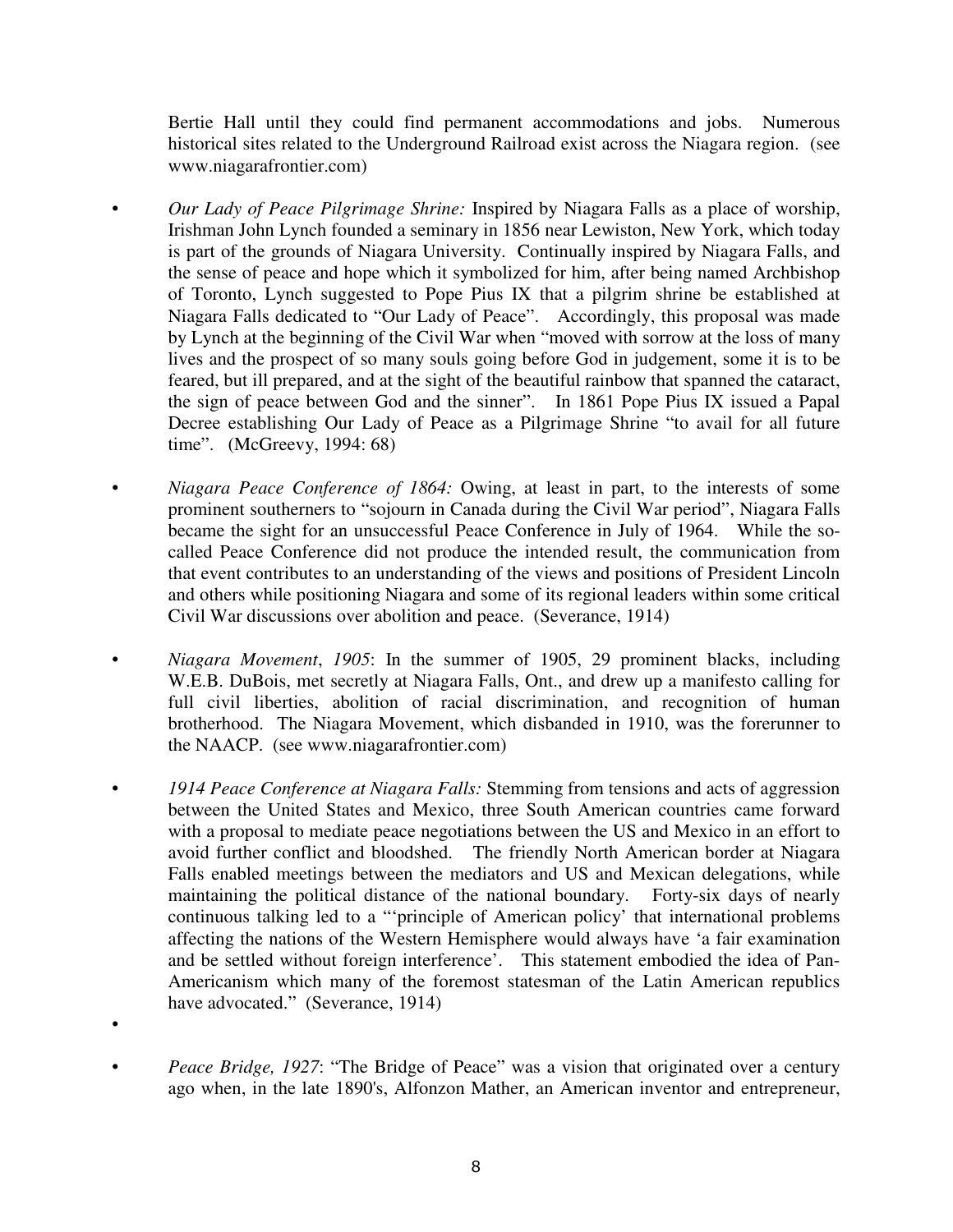conceived of a monumental landmark at the mouth of the Niagara River. From Mather's first concept to its actual construction in 1927, the bridge was always viewed as a landmark and link that would facilitate the movement of goods and people between Buffalo and Fort Erie. The Peace Bridge was officially opened on August 7, 1927 as a symbol to 100 years of peace and represented the longest standing friendship between two countries with shared borders: the United States and Canada. (Buffalo-Fort Erie Bridge Authority, 1993)

- *United Nations, after WWII: "* Just after WWII, the peaceful border at Niagara Falls helped to inspire another expression of optimism about the future. The war and the atomic bomb had so changed the international order that some saw a chance for a new beginning. The old hope for unity of humankind was revived, the most concrete result of which was the establishment of the United Nations. ... When the United Nations decided to locate their headquarters in the United States, ... Grand Island became one of the final four sites." (McGreevy, 1994: 152)
- *The Friendship Festival*, *1987*: Started in 1987 and celebrated annually between the two countries national holidays on July 1 and 4, the Friendship Festival commemorates the nearly 200 years of peace and friendship between Canada and the United States. The special friendship that characterizes the Canada-US relationship is especially prominent in Niagara, where the existence of the border has created a distinctively cross-border character to life in the region.

## *Cradle of Cooperation*

Niagara's peace and freedom stories speak alternately of it as a place of inspiration, negotiation, resolution and even renewal. So too is the friendly and cooperative spirit celebrated -- *in Niagara's people* as avowed by countless cross-border families and ties; -- in *the region's crossborder character* which produced the Niagara Institute (originally a think tank on Canada-US issues); nationally recognized centres of Canada-US comparative research and learning; crossborder businesses, philanthropic support, and sports fans; and *at the highest reaches of government* where the cooperative spirit is evidenced by five bridges and two binational commissions that facilitate the daily transport of people, goods and continual goodwill across the Niagara.

Since the implementation of the Canada-US Free Trade Agreement in 1989, an economic policy aimed at deepening the economic integration between Canada and the United States, one finds in the cross-border Niagara region a continual exploration with new forms of cooperation and reasons for cross-border arrangements. Strategic business alliances, cross-border marketing, joint tourism promotion, international event planning, cooperative research, academic conferences, legislative meetings, shared environmental interests, heritage tourism 'think-ins', cross-border sports markets, air wave reach, transportation efficiencies, reduced medical costs, emergency planning, border security, new opportunities.... The motivations for increased crossborder cooperation and planning are many, and growing each day.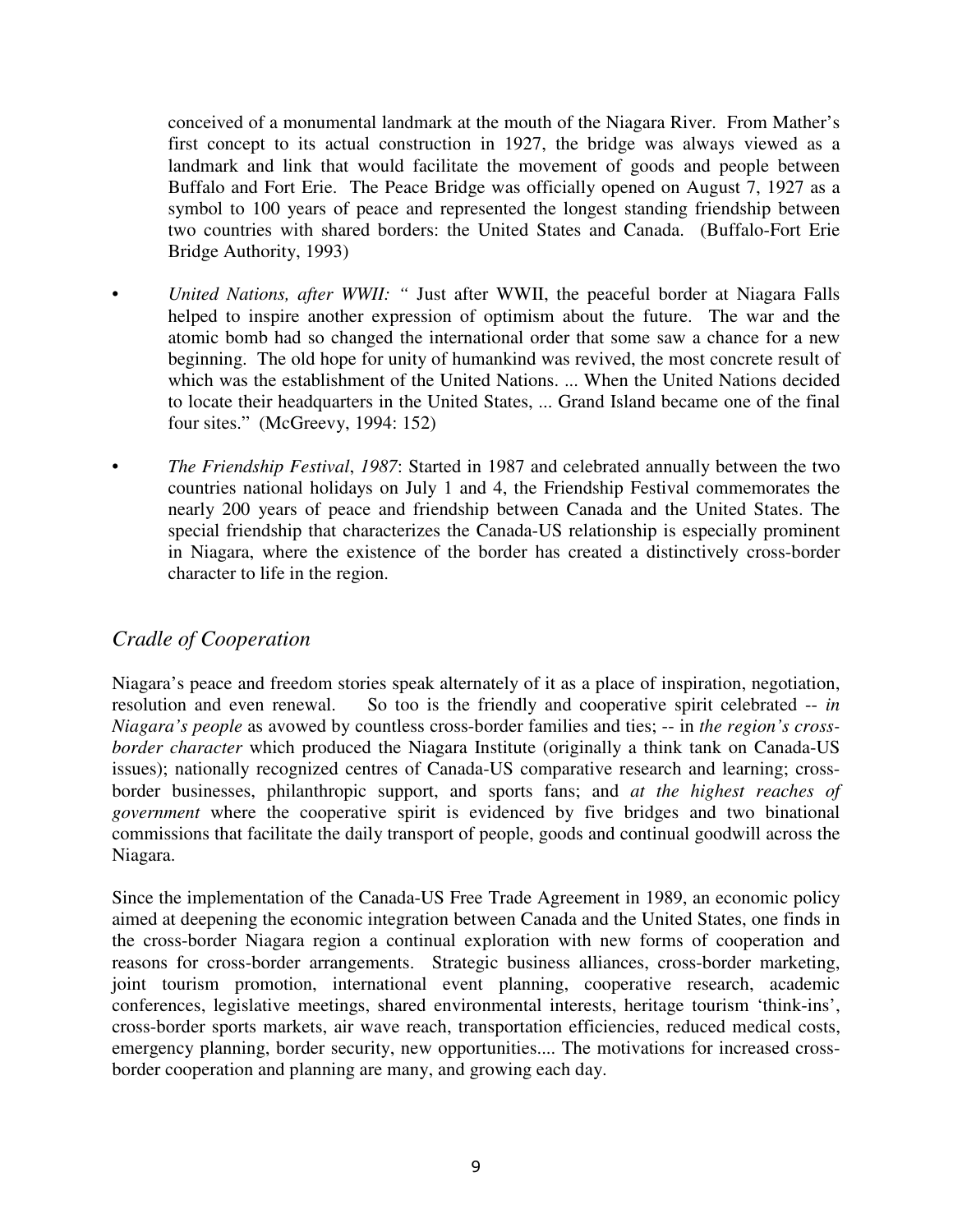While not all cross-border pursuits in Niagara have been successful, each attempt has tested the merits of reaching cross-border, and in the process, important 'seeds of need' have been planted particularly in the areas of border infrastructure/management, tourism promotion, and in the development of a cross-border sense of 'region'. With the integrating North American economy pulsing every minute over Niagara's bridges, a wonder of the world joining the Niagaras with millions of annual tourists, and a river as indivisible to fish and the Falls as it is to toxins, national identity and joy --- perhaps, it is time to move from the comfort of the cradle toward more formalized cross-border cooperation.

### **"Niagara International Peace Park": Can it be?**

The idea of Niagara as an International Peace Park was first raised during a gathering at the Chautauqua Institution in August 2001. Canadian Maurice Strong, the former Director of the United Nations Environmental Program and leader of the '92 Earth Summit in Rio, and then, Vice Rector for the UN University for Peace was the featured speaker at Chautauqua that day. During his address, Strong spoke of the UN University for Peace's role in establishing Peace Parks, and in private conversation later that day, encouraged the small Western New York delegation to pursue the idea of Niagara as an International Peace Park. With the terrorist attacks on 9/11 just one month later, peace and security were no longer distant concerns to North Americans, US ports of entry around the world, including those along the 'peaceful Niagara' have been 'on alert' ever since. With a speed that could only born of a high degree of readiness and reliability between partners, in December 2001, the Governments of Canada and the United States announced the Smart Border Accord, a 30-point Action Plan to ensure the security and viability of the Canada-US border.

#### *What's Happening Now?*

In April 2002, a small group of individuals from both sides of the border representing the environment, tourism, cultural interests, academe, and government were brought together to discuss the concept of Niagara as an International Peace Park. What ensued from that meeting and others since then is a vision for *a new breed of park -*- *one which reaches across the region - - from Lake Erie to Lake Ontario and from the Welland Canal to the Erie Canal* all the while fully respecting the national boundary between Canada and the United States. Unlike Waterton-Glacier National Parks, where clear legal boundaries frame the parkland itself, people would live, work and play throughout the 'park land' of this cross-border biosphere reserve. Sensitive natural areas would enjoy environmental protection, surrounding areas may not, but the principles of sustainable development would be applied throughout this *"park without borders"*.

Beyond Niagara's rare natural assets and colourful cross-border history, the idea of Niagara as an International Peace Park is further inspired by many complementary initiatives currently being pursued in the cross-border region. While not meant to be a definitive account of environmental and/or heritage related activities currently underway, the pursuits listed below indicate a growing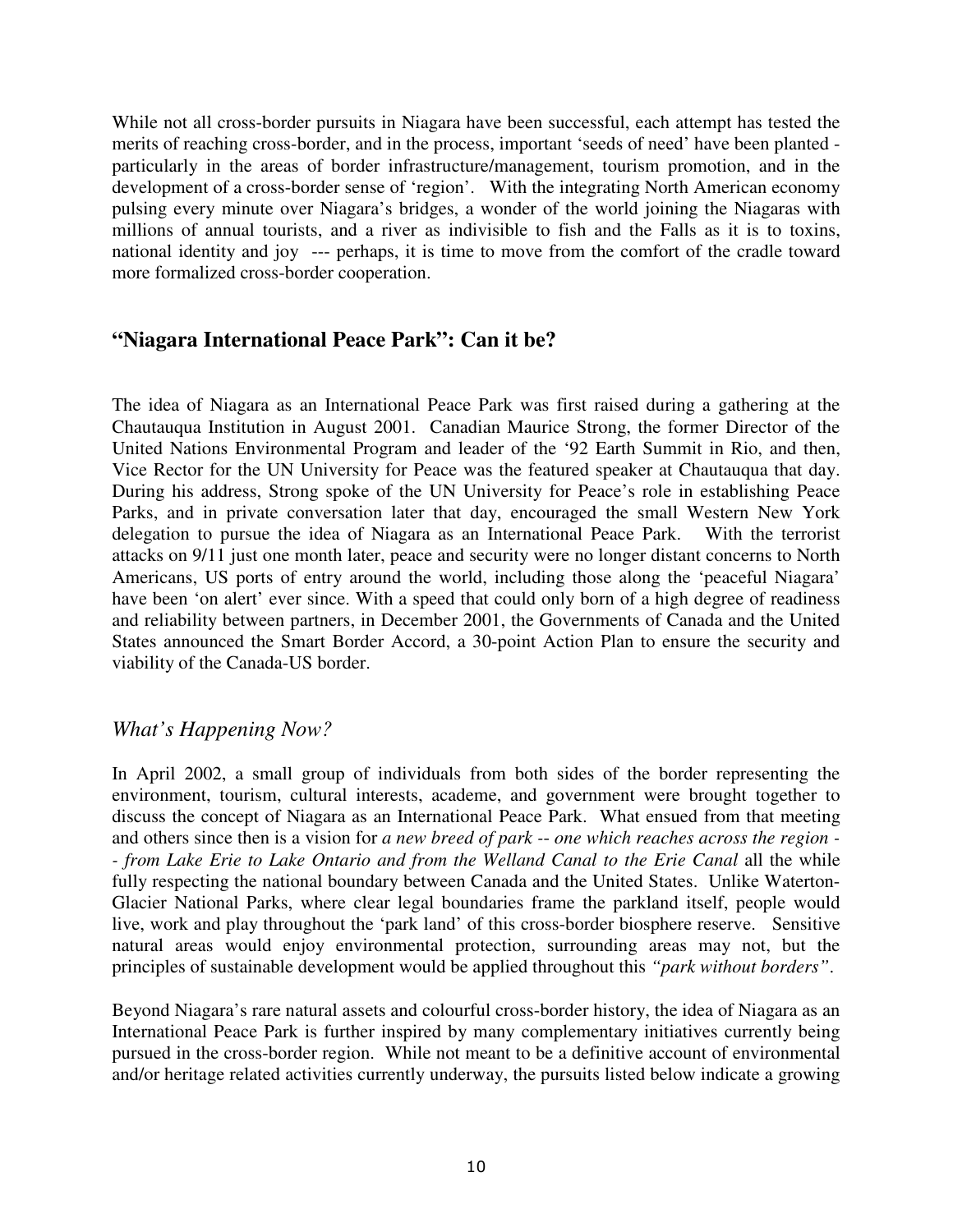community orientation toward heritage preservation and planning -- much of it specifically regarding assets generally viewed as shared or common with neighbours across the river.

- *Niagara's Green Master Plan –* Using sustainability as a lens, Region Niagara is creating a strategic environmental plan to guide and prioritize current and future environmental decisions
- *The Great Arc --* a cross-border, basin-wide initiative linking the length of the Niagara Escarpment through trails and preservation planning;
- *The Niagara Escarpment Legacy Project* -- restoration and protection of key segments of the Escarpment in Lockport, New York;
- *Niagara Falls National Heritage Area –* national heritage designation pursuit for the Niagara River Corridor in Niagara County, New York;
- *Lake-to-Lake Greenway* -- a network of parkland, greenspace and trails running along the New York side of the Niagara River Corridor from Lake Erie to Lake Ontario
- *Fort Erie Natural Areas Inventory* -- a first-time study to identify and classify the Town's natural heritage for policy making and preservation planning purposes;
- *The Green Map –* ecotourism mapping initiative highlighting protected areas, natural heritage and the trail network across Region Niagara;
- *Erie Canal National Heritage Corridor* -- one of 23 nationally designated heritage areas or corridors in the United States;
- *• The Shoreline Trail –* a bicycle and pedestrian trail system currently under development that would stretch 67 miles from Fort Niagara to the Chautauqua County line with strategic connections to the Erie Canalway Trail, Bike Route 17 and the Ontario trail system*;*
- *The Greater Niagara Circle Route –* a system of recreational trails circling the Niagara Peninsula with binational connections at the region's international bridges;
- *Binational Niagara Tourism Alliance --* operating since 2000, much of the BNTA's mission is to strengthen Niagara's tourism potential by facilitating greater connection and coordination amongst the region's cultural/heritage and tourism organizations.

In an effort to begin to frame the concept of Niagara as an International Peace Park, a Crossborder Working Group has crafted *Draft First Principles* -- highlighting 4 key areas of commitment that are seen as critical to any pursuit that Niagara might make to establish itself as an International Peace Park (the full set of principles can be found in the attachments to this paper):

- 1. Preserving the natural and cultural heritage of the bi-national Niagara Region
- 2. Promoting sustainable economic development in the bi-national Niagara Region
- 3. Fostering peaceful and creative cooperation across the binational Niagara Region
- 4. Fostering education and research in the binational Niagara Region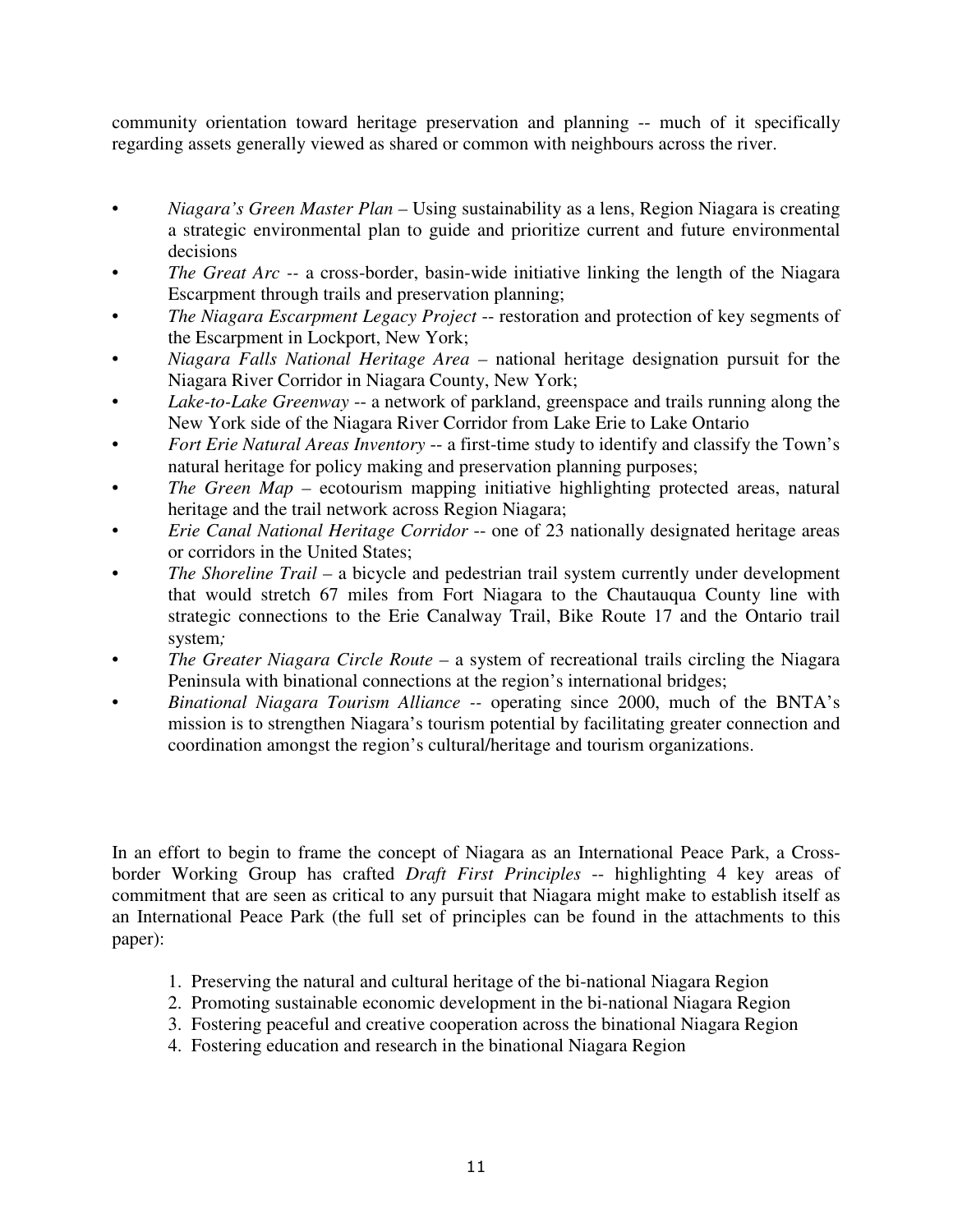In the closing lines in his book, *Imagining Niagara*, McGreevey (1994) states, "Perhaps the one conclusion we can draw from the history of Niagara Falls is that the *way* (emphasis his) we imagine the future may be very important". I couldn't agree more.

#### *What's Needed?*

#### **Environmental Restoration & Heritage Planning**

Although formal designation criteria for International Peace Parks are still under development, protected area status for national lands/waterways within a transboundary region is certain to be one of the baseline requirements. Presently, all International Peace Parks are either World Heritage Sites or UNESCO World Biosphere Reserves (WBR). With the 1991 designation of the Niagara Escarpment as a UNESCO World Biosphere Reserve, one of the critical International Peace Park components is already in place in Canada. Further, the restoration objectives of the Niagara Escarpment Legacy Project make a clear and compelling case for protecting parts of the Escarpment in Western New York. *An assessment of the Escarpment's heritage designation potential in Western New York, along with the related restoration needs, would be critical for cultivating regional champions to lead the International Peace Park pursuit as well as to align government and other's funding priorities with the restoration agenda for the Escarpment.* To facilitate the suggested assessment, the Western New York Land Conservancy and others involved in Escarpment restoration in Western New York, would benefit from the advice and guidance of the Niagara Escarpment Commission in Ontario. Likely, such collaboration would also serve to lay the groundwork for the cooperative linkages envisioned by the International Peace Park program.

*Critical to the consideration of Niagara as an International Peace Park is the inclusion of both the Niagara Escarpment and the Niagara River Corridor.* For many years the federal, state and provincial governments, along with local partners, have been working cooperatively, and successfully, to clean up the Niagara River and environs. In a June 2002 report on the Niagara River by the International Joint Commission, the Niagara River Toxics Management Plan (NRTMP) was identified as one of the Great Lakes' remediation success stories, citing the cooperation between the agencies involved as a model for planning and implementation. While much has been accomplished, the magnitude of the problem and the magnificence of the resource both demand that continued priority be given to the restoration of the Niagara River watershed.

Whether separate recognition of the Niagara River Corridor would be required for International Peace Park status, or whether bundling different heritage assets -- both natural and cultural - within an Escarpment designation would be acceptable, remains an open question -- one best placed before national and/or international authorities on heritage designations. In either case, *full commitment to the environmental and natural/cultural heritage initiatives noted above seems a critical first step* in order to legitimize the question.

Cultural and heritage tourism coordination is taking a major step forward in the cross-border region with the anticipated incorporation of the Binational Niagara Tourism Alliance in Spring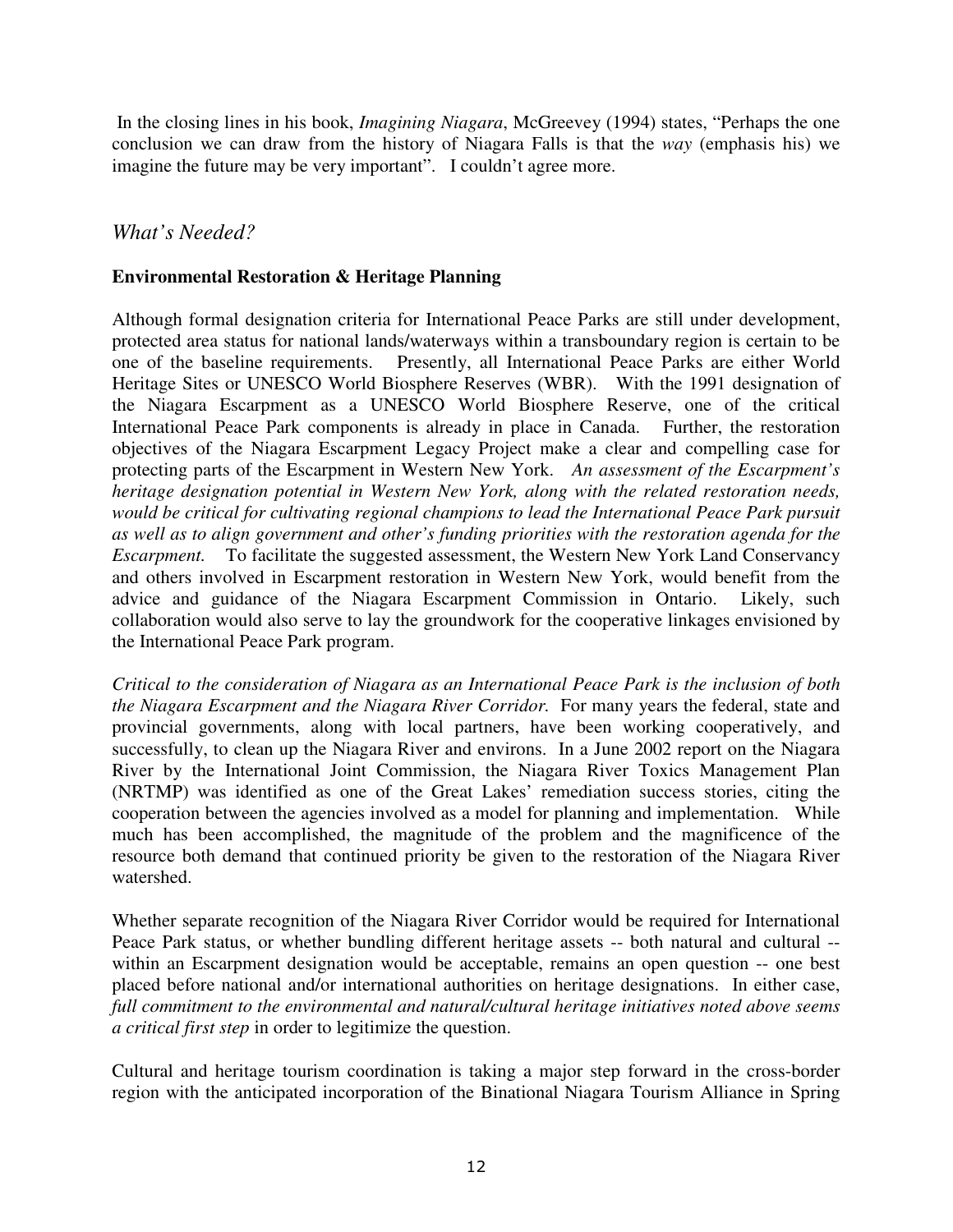2004. This initiative, spearheaded by the Ontario Ministry of Tourism and Recreation, recognizes the potential gains to Southern Ontario and Western New York of greater crossborder tourism planning. From the outset, cultural and heritage assets were identified as key targets -- both as regards their tourism potential and their need for regional coordination. Formation of the Binational Niagara Tourism Alliance follows nearly a decade of cross-border tourism initiatives, studies and regional dialogues -- all based on the fact of the region's shared heritage, both natural and cultural. Much of this work was led by the Urban Design Project at SUNY/Buffalo in partnership with the Waterfront Generation Trust, which in the mid 90's launched a cross-border planning framework entitled, "Rethinking Niagara", which continues in force today.

#### **Regional Coordination**

More than a decade of 'planning without agency' has helped to till the soil for more systemic regional cooperation. Despite many worthwhile, even successful, cross-border pursuits by individuals and institutions, it is clear that sufficiency of jurisdiction, regional buy-in and staying power are among the critical factors in building the momentum necessary to develop a sustainable cross-border alliance. A major difficulty -- and opportunity -- of transboundary cooperation is rooted in the fact that multiple jurisdictions operate at the international border. Developing a substantive cross-border alliance will inevitably require participation by all levels of government, and therefore, the regional agenda must be made to link with the national agendas of the two countries. Securing interest at the highest levels of government requires assets on the ground that are capable of responding to national policy objectives at the highest level of government. The challenge therefore before the cross-border Niagara region is to coordinate Niagara's ground-level resources in a framework that enables them to stretch to their fullest potential.

The need for greater regional coordination was articulated most comprehensively in the January 2003 Niagara Bi-National Region Economic Roundtable Report, "Realizing a Vibrant Niagara Bi-National Region". Regional political, business and community leaders called for "adopting a vision and strategy that facilitates a view of Niagara Bi-National as an internationally integrated economic region, capitalizing on shared regional assets; building on our synergistic strengths of community; and resolving constraints to the binational region's collective well-being". (Niagara Bi-national Region Economic Roundtable, 2003)

Further, the Roundtable Report underscored the following observations:

- "The Region has a long history of cross-border ties that should serve as a basis for furthering institutional and organizational linkages.
- The Region lacks a sufficiently formal or developed institutional network with a truly Bi-National mandate.
- The Region faces a host of opportunities and challenges that cannot be realized or confronted in the absence of a more fully developed Bi-National institutional capacity.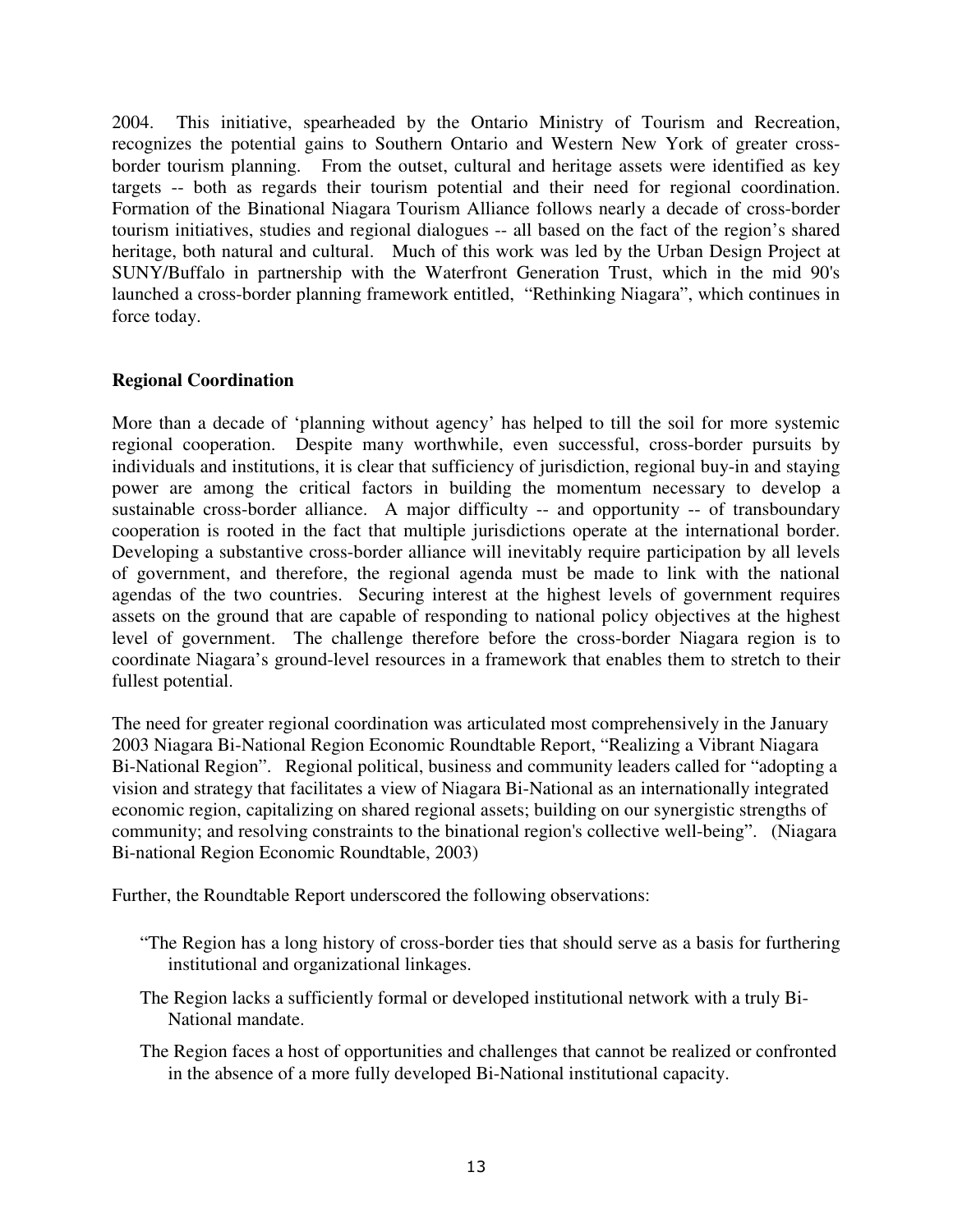- Both the public and private sector have instrumental roles to play in cultivating a Bi-National institutional capacity and capitalizing on cross-border synergies.
- The Region should strive to develop a truly Bi-National vision, realizing it is a vibrant international metropolitan area with exploitable economic synergies and resources shared cross-border." (Niagara Bi-National Region Economic Roundtable, 2003)

*For meaningful and sustainable cooperation across Niagara to occur, a cross-border mechanism endowed with multi-jurisdictional authority, fullness of mandate, and resources to pursue a broad cross-border agenda must be established. Critical to the funding, formation and functioning of any such mechanism is leadership***.**

Relevant models of cross-border cooperation already exist. Below are two such examples worthy of consideration and adaptation for the cross-border Niagara region.

#### **International Joint Commission**

Established by the Boundary Waters Treaty of 1909, the Commission is a binational organization made up of three members appointed by the President of the United States and three appointed by the Prime Minister of Canada whose purpose is to prevent and resolve disputes between Canada and the US resulting from issues of water quality and quantity along the boundary between the two countries.

The Commission has three broad areas of responsibility -- 1) it responds to applications for the use, obstruction or diversion of boundary waters through the issuance of *Orders of Approval;* 2) it undertakes investigations of specific issues requested by the Governments with return recommendations to Governments put forward in *References*. The Boundary Waters Treaty also provides for the two Governments to refer matters to the Commission for binding decision, but to date, this provision has not been used.

"Consensus is an important goal in making decisions or in seeking solutions to problems referred to the Commission by the Governments. The Commissioners act as a single body seeking common solutions rather than as separate national delegates representing the positions of their governments.

Experts from both countries serve on technical boards for the Commission and carry out the required studies and fieldwork. Boards of Control are appointed by the Commission to report on compliance with Orders of Approval, while study or advisory boards assist in References. Public hearings and other opportunities for input by interested citizens are organized when Applications and References are considered." (International Joint Commission, 1998)

#### **St. Croix International Waterway Commission**

Following legal purposes and authorities set out in a 1986 Memorandum of Understanding between the Province of New Brunswick and the State of Maine, the St. Croix International Waterway Commission was established in 1993 to develop and facilitate the implementation of an international plan to protect, manage and develop the heritage resources of the St. Croix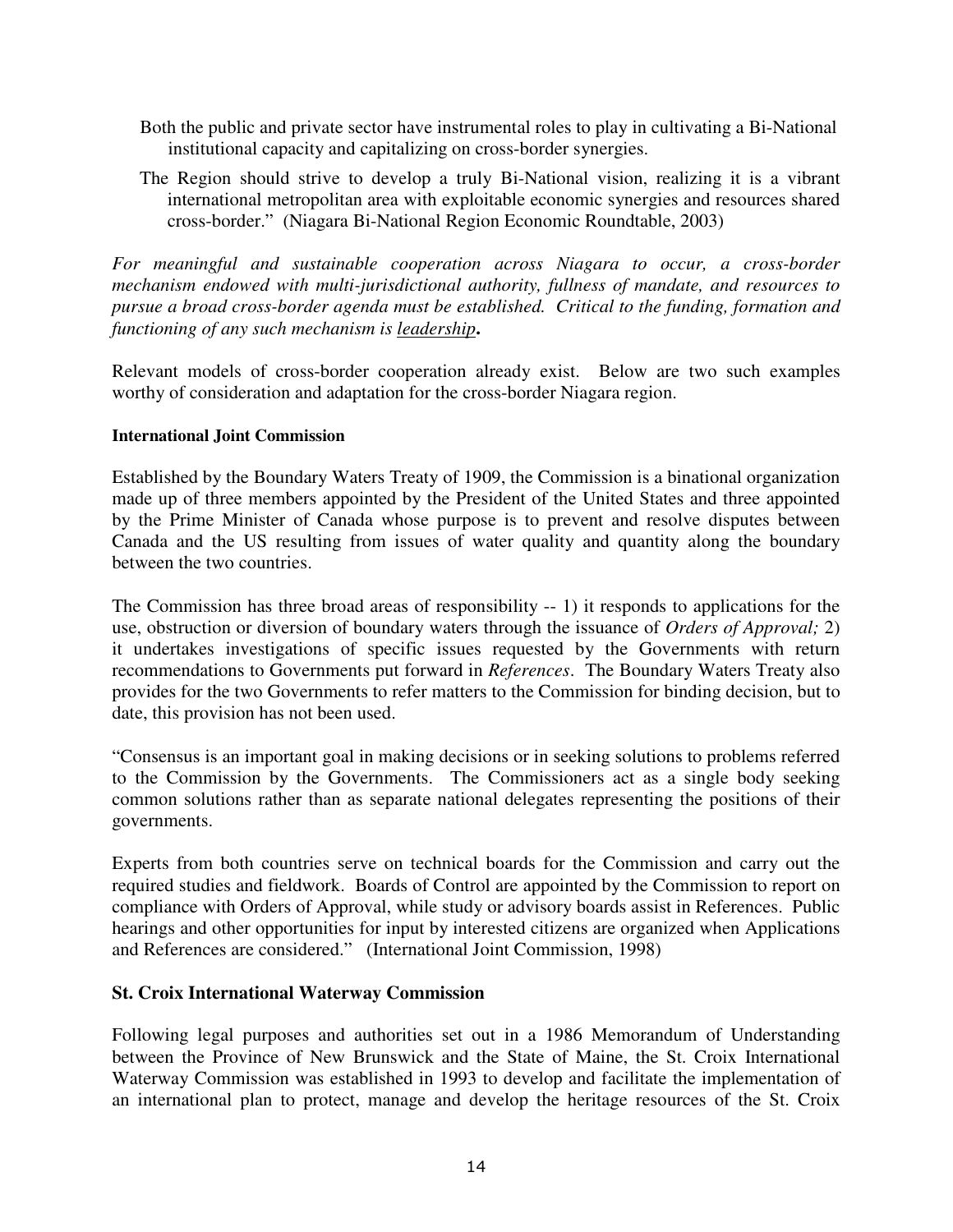boundary corridor. The plan, unique in the Canada-US context, "establishes international goals and policies for management that seek to preserve and celebrate a corridor heritage, maintain environmental integrity and support the region's resource-based economy. It also recommends actions by which Maine, New Brunswick and others may begin to implement these policies." (St. Croix International Waterway Commission, 1993) Provided below as guidance are the 7 principal themes and 22 related policies governing the Commission:

International Heritage Waterway

1) Develop the St. Croix's identity as an International Heritage Waterway

Environment

2) Establish joint water quality objectives for the Waterway

- 3) Maintain the natural character and environmental buffering capabilities of the shorelands
- 4) Manage pollution to maintain environmental quality under increasing resource use

5) Maintain biological productivity and diversity within the Waterway

Human Heritage

6) Preserve and interpret the Waterway's history and culture

Natural Heritage

7) Preserve the visual landscape

8) Conserve and interpret the Waterway's natural heritage

9) Establish a Conservation Area protecting the resources of the upper river and Spednic Lake

Recreational Heritage

10) Develop appropriate long-term public land and water access

- 11) Develop a coordinated recreational information program
- 12) Integrate recreational planning to minimize conflicts

13) Manage high quality sport fishing as a primary recreational and economic asset

14) Develop and maintain quality opportunities for back-country canoe tripping and other water recreation

15) Expand land-based recreational opportunities

Economic Development

16) Incorporate heritage concepts in economic development

17) Capitalize on the Waterway's economic strengths

Waterway Management

18) Better integrate, interpret and exchange information on an international basis

19) Develop effective public/private partnerships for planning and management

20) Address long-term management issues on a proactive, inter-jurisdictional basis

21) Maintain coordination through a Waterway Commission

22) Regularly review management progress and directions

*While neither model offers an exact prescription for managing Niagara's binational interests, both examples offer useful principles, structures and policies worthy of consideration and adaptation for Niagara.*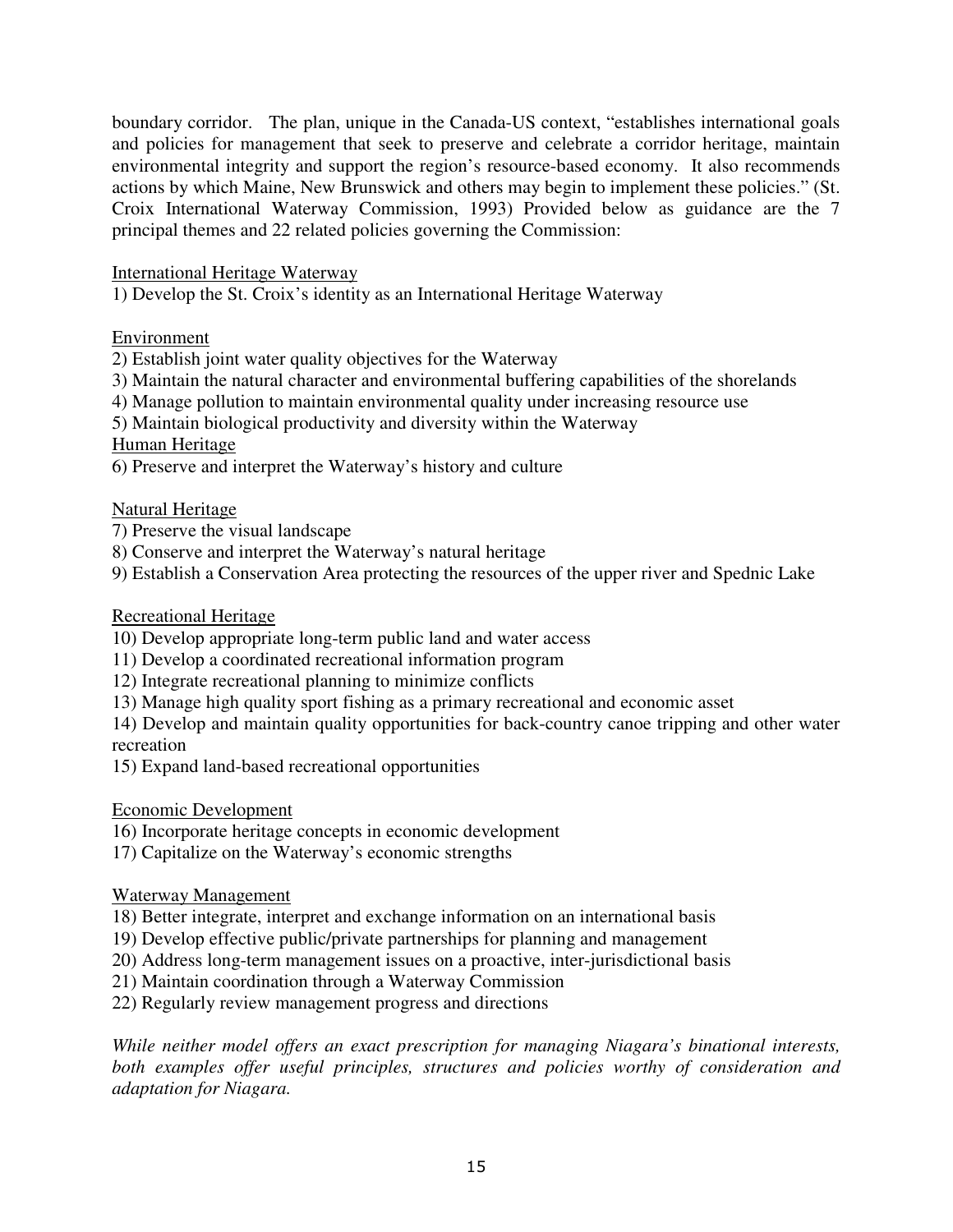## **Resources**

*Dedicated and sufficient annual resources are essential to mount and adequately support a cross-border organization and/or structure.* Securing a regional source of funds is an essential first step and a critical lever to any future requests for further and/or outside monies -- be they from government, foundations or corporations. Ensuring the integrity of the broad binational agenda to be advanced directly raises the question of 'how' and 'from whom' resources might best be secured. Furthermore, it argues for funding sources in line with the multi-jurisdictional scope of the border. One intuitively appealing response to the question is found in the Buffalo Fort Erie Bridge Authority in combination with the Niagara Falls Bridge Commission. Not only are these two entities responsive to all levels of government, also, they are the only substantive operations in the cross-border region which are fully binational, and whose functioning is as related to Niagara as it is to the Canada-US relationship more generally. Very importantly, they also have a mechanism for raising funds and do not require any amending legislation to effect changes to their toll structures.

### **Pathway to Peace and maybe even Prosperity**

At the regional level, pursuing International Peace Park status through the United Nation's *Global Peace Parks Initiative would provide the cross-border Niagara region with a progressive framework to 'organize its cooperative reach' through its most enduring and precious connections -- the Niagara River and the Niagara Escarpment***.** Rainbow-like, the over-arching International Peace Park themes of protection, cooperation, and environmental stewardship would naturally support and give lift to a broad range of initiatives currently underway -- from trails, greenways and natural heritage initiatives to cross-border tourism and economic development, regional image enhancement and improved regional cooperation. By committing to the process for heritage designation status, firmer footing would be gained in regional efforts toward sustainable development. *Demonstrating environmental leadership embraced in the language of peace, the Niagaras draw from their most celebrated and infamous pages in history to compose a new,*  $21^{st}$  *century story, of cooperation and enterprise.* 

## **Benefits of a Niagara International Peace Park include:**

- Conferring upon Niagara a prestigious, *new,* international mark of distinction with UN association;
- Adding new symbolism and emphasis within the national capitals to the special character of the Canada-US relationship;
- Enabling the region to ready itself to respond on a binational basis to any opportunities (financial or otherwise) which may flow from the Great Lakes Restoration Plan and related initiatives;
- Demonstrating regional cross-border leadership capable of tackling critical Canada-US border issues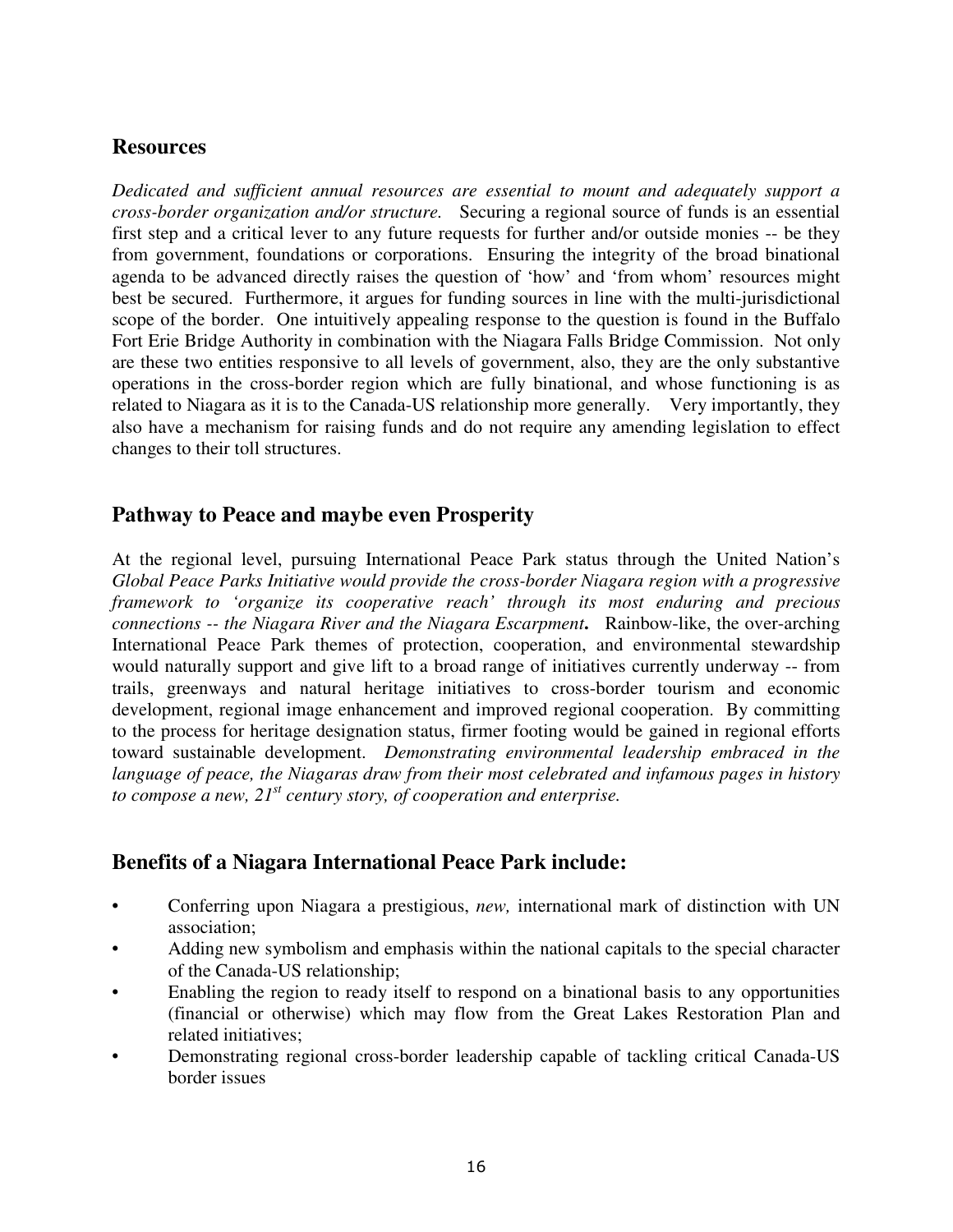- Enhancing the image of the cross-border Niagara region -- as a region in and of itself, but also, in the broader political context of the Canada-US relationship;
- Identifying, prioritizing and organizing targeted areas for cross-border cooperation and collaboration;
- Requiring cooperative planning of natural resources leading to a growing reputation of the cross-border region as environmental stewards;
- Encouraging technology development and expertise on environmental issues/needs;
- Demanding investment in the natural, physical and promotional asset base of the regional tourism economy -- a critical growth sector for all jurisdictions involved;
- Positioning the region to take optimal advantage of important upcoming events --
	- 2005 -- 100<sup>th</sup> Anniversary of the NAACP
	- 2009 -- 100<sup>th</sup> Anniversary of the Boundary Waters Treaty
	- 2012 -- 200<sup>th</sup> Anniversary of the War of 1812
		- (Important to note that both NYC and Toronto are also likely to bid on the Summer 2012 Olympics...)

and at a date to be confirmed ...

- $2017 200$ <sup>th</sup> Anniversary of the Rush-Bagot Treaty
- 20?? -- the completion of a new Peace Bridge

At its core this proposal aims to carve out a new breed of International Peace Park -- one which is characterized by the successful integration of a healthy environment with the often conflicting pressures of international trade, transportation, development and since September 11 - challenging new forms of security. Protecting the 'great and pure' is always a noble yet formidable challenge, but how much more will and worth are required to *"Restore the Greatness"*? The Great Lakes community has long sounded this call -- and the political community across the Basin is now responding. *Where in the Great Lakes better than Niagara to symbolize such reach and ideals?* By moving forward from a point of joint stewardship of shared natural resources, to a point where environmental/whole-systems thinking truly informs decision-making, this first-world international peace park attempts to elevate the notion of environmental governance as a path forward to Peace and prosperity.

*Such could be the Niagara International Peace Park; such should be the legacy of a 21 st century symbol of peace between Canada and the United States.*

#### **References**

Berketa, R. 2004. *Niagara Falls Thunder Alley.* www.niagarafrontier.com

Berton, P. 1992. *Niagara: A History of the Falls*. McClelland & Stewart Inc.: Toronto, Ontario.

Buffalo and Fort Erie Bridge Authority. 1993. *The Bridge of Peace A Vision: Yesterday, Today, Tomorrow*. Peter J. Smith Inc.: Buffalo, New York.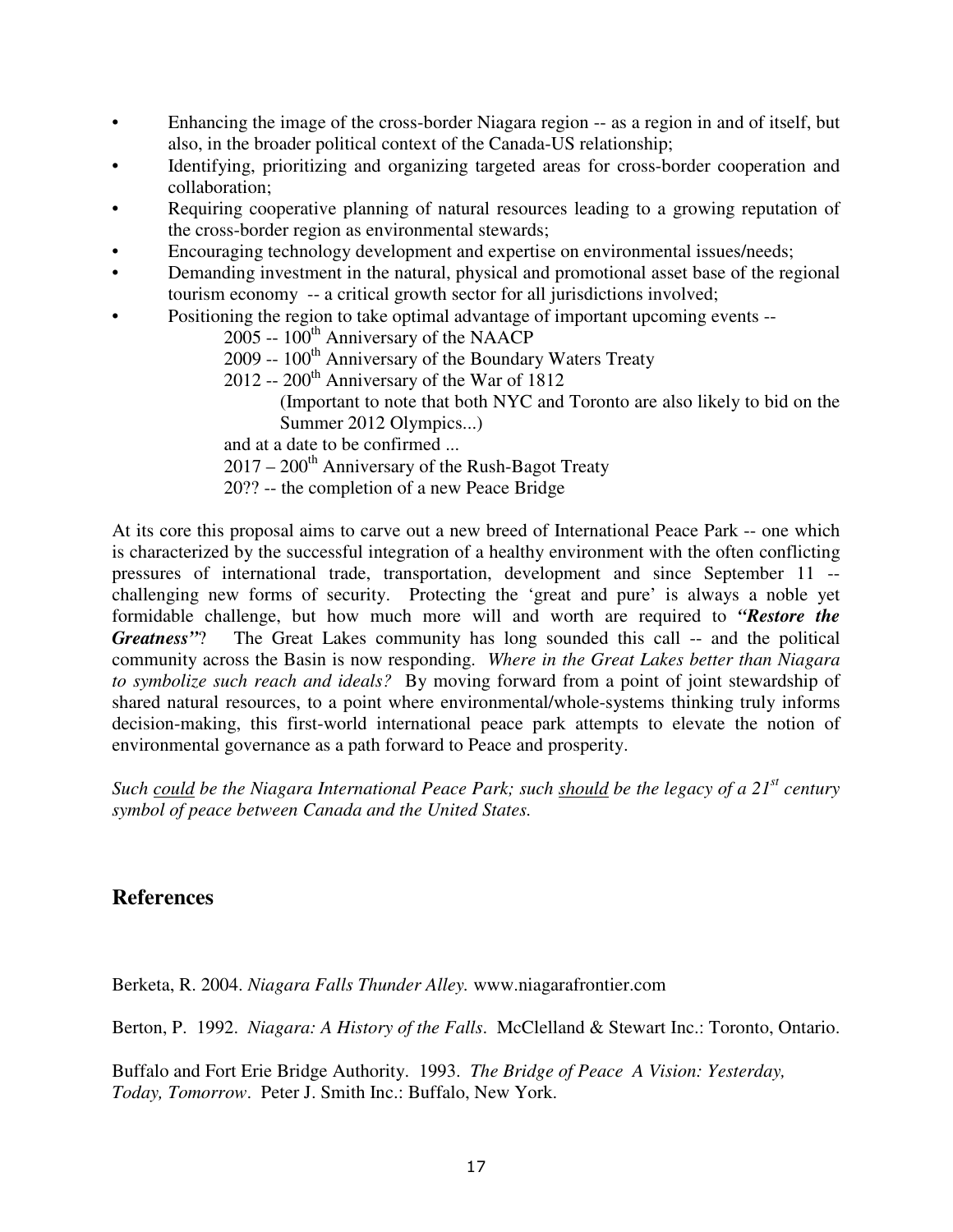Buscaglia-Castellani Art Gallery of Niagara University. 1984. *Spanning Niagara: The International Bridges 1848-196.* The University of Washington Press: Seattle and London.

International Joint Commission. 1998. *The International Joint Commission and The Boundary Waters Treaty of 1909*. International Joint Commission: Ottawa, Ontario and Washington, D.C.

International Joint Commission. 2002. *Niagara River Area of Concern Status Assessment*. International Joint Commission: Windsor, Ontario or Detroit, Michigan.

Jackson, J.N. 2003. *The Mighty Niagara: One River - Two Frontiers*. Prometheus Books: Amherst, New York.

McGreevy, P. 1994. *Imagining Niagara: The Meaning and Making of Niagara Falls*. University of Massachusetts Press: Amherst, Massachusetts.

Niagara Bi-National Region Economic Roundtable. 2003. *Realizing a Vibrant Niagara BiNational Region*. Final Report of the Niagara BiNational Region Economic Roundtable.

Old Fort Niagara Association. 2004. *Fortress Niagara Vol. V No. 4* -- *The Rush-Bagot Treaty Continues to be a Defining Factor in U.S. Relations with Canada.* Old Fort Niagara Association Inc: Youngstown, New York.

Sandwith, T., Shine, C., Hamilton, L. and Sheppard, D. 2001. *Transboundary Protected Areas for Peace and Cooperation*. IUCN/The World Conservation Union: Gland, Switzerland and Cambridge, UK.

Severance, F.H. 1914. *Buffalo Historical Society Publications Vol XVIII: Peace Episodes on the Niagara*. Buffalo Historical Society: Buffalo, New York.

St. Croix International Waterway Commission. 1993. *St. Croix International Waterway: A Heritage - A Future*. St. Croix International Waterway Commission: St. Stephen, New Brunswick and Calais, Maine.

SUNY/Buffalo Department of Urban and Regional Planning Fall 2003 Graduate Studio. 2003. *Upstate Heritage: Developing Identity and Creating Connections in New York State*. SUNY/Buffalo: Buffalo, New York.

SUNY/Buffalo School of Architecture and Planning Spring 1995 Graduate Studio. 1995. *Niagara Park, North America: A Binational Strategy for Attracting the World*. SUNY/Buffalo: Buffalo, New York.

SUNY/Buffalo Urban Design Project and Waterfront Regeneration Trust. 2001. *Rethinking the Niagara Frontier: A report on the continuing bi-national forum.* SUNY/Buffalo: Buffalo, New York.